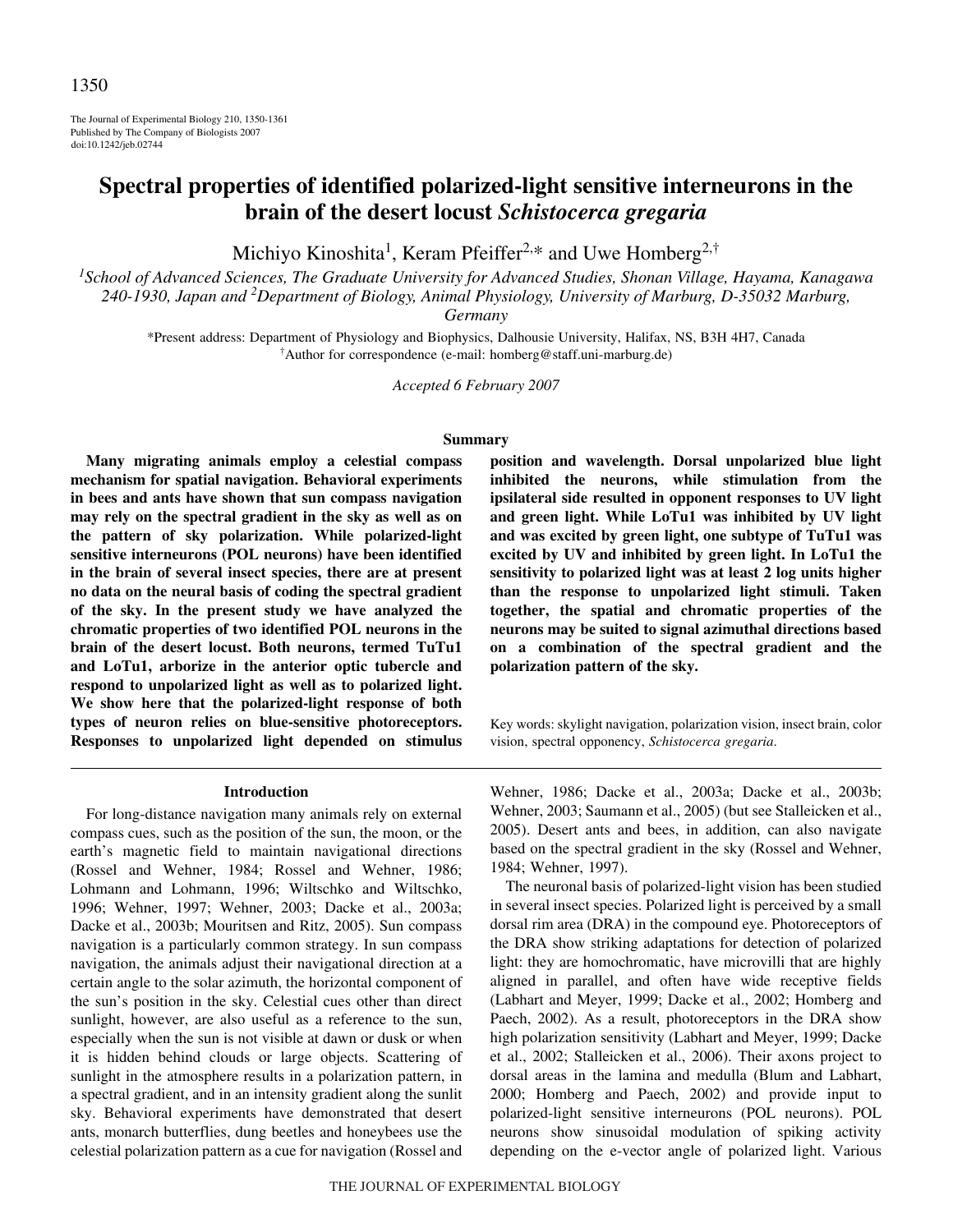types of POL neuron have been characterized in the optic lobe of several species (Labhart, 1988; Homberg and Würden, 1997; Labhart, 2000; Labhart et al., 2001; Loesel and Homberg, 2001; Pfeiffer et al., 2005). Among these, POL-1 neurons of crickets with ramifications in the medulla have been studied particularly well (Labhart et al., 2001; Wehner and Labhart, 2006). Both in the field cricket and in the desert locust, POL neurons have also been reported in the central complex (Vitzthum et al., 2002; Sakura and Labhart, 2005), a brain area involved in visual memory and spatial orientation (Strauss, 2002; Liu et al., 2006). Central-complex neurons have receptive fields oriented toward the zenith and display a wide range of e-vector tunings (Homberg, 2004; Sakura and Labhart, 2005). In the desert locust *Schistocerca gregaria* these neurons are sensitive not only to polarized light but also to unpolarized light (Vitzthum et al., 2002). In contrast, the POL-1 neurons in

crickets are not sensitive to unpolarized light (Labhart, 1988). This difference suggests that the sky navigation system of the desert locust might be different in certain respects from that of the field cricket.

In desert locusts, the anterior optic tubercle (AOTu) is a relay station in the polarization vision pathway from the compound eye to the central complex (Homberg et al., 2003). It receives input from line tangential neurons of the medulla. These neurons

Fig. 1. Morphology and physiology of a LoTu1 neuron. (A) Schematic representation of the locust brain with arborization pattern of the polarized-light sensitive LoTu1 neuron. AL, antennal lobe; AOTu, anterior optic tubercle; Ca, calyces of mushroom body; CB, central body; LAL, lateral accessory lobe; Lo, lobula; Me, medulla. Scale bar: 200 µm. (B) Top trace shows mean spiking activity (moving average, bin width  $0.5$  s), middle trace shows intracellular recording of a LoTu1 neuron during zenithal stimulation with polarized light (Dors pol-light). Rotation of the polarizer through 360° (bottom trace) leads to e-vector-dependent changes in spiking activity. (C) Mean spiking activity and intracellular recording of responses to unpolarized white light applied from contralateral (C), ipsilateral (I), frontal (F) and dorsal (D) directions (150·W halogen bulb, spectral range:  $\sim$ 400–800 nm; visual angle:  $3^{\circ}$ ; frontal: 13  $\mu$ W cm<sup>-2</sup>; contralateral, ipsilateral, dorsal: 2–4·- $2-4 \mu W \text{ cm}^{-2}$ ). Positive deflections in the bottom trace indicate duration of light stimuli.

# *Spectral properties of POL neurons* 1351

have dendritic ramifications in the dorsal rim area of the medulla and axonal projections through the anterior optic tract to the AOTu (Homberg et al., 2003). Recently, four types of POL neuron were identified in the AOTu of the locust (Pfeiffer et al.,  $2005$ ). Two of them, LoTu1 (Fig. 1A) and TuTu1, innervate the lower units of the AOTu bilaterally. Both cell types respond to polarized light and to unpolarized light like POL neurons of the central complex (Fig. 1B,C). LoTu1 and TuTu1 show distinct e-vector tuning and receive polarizedlight input exclusively (LoTu1) or largely (TuTu1) *via* the ipsilateral eye. Their responses to unpolarized light depend on stimulus position (Fig. 1C). Two other types of POL neuron in the AOTu have been studied less well. These neurons (TuLAL1a and TuLAL1b) project to the lateral accessory lobe and provide input to POL neurons of the central complex.

The spectral sensitivity of POL neurons in the locust is not



THE JOURNAL OF EXPERIMENTAL BIOLOGY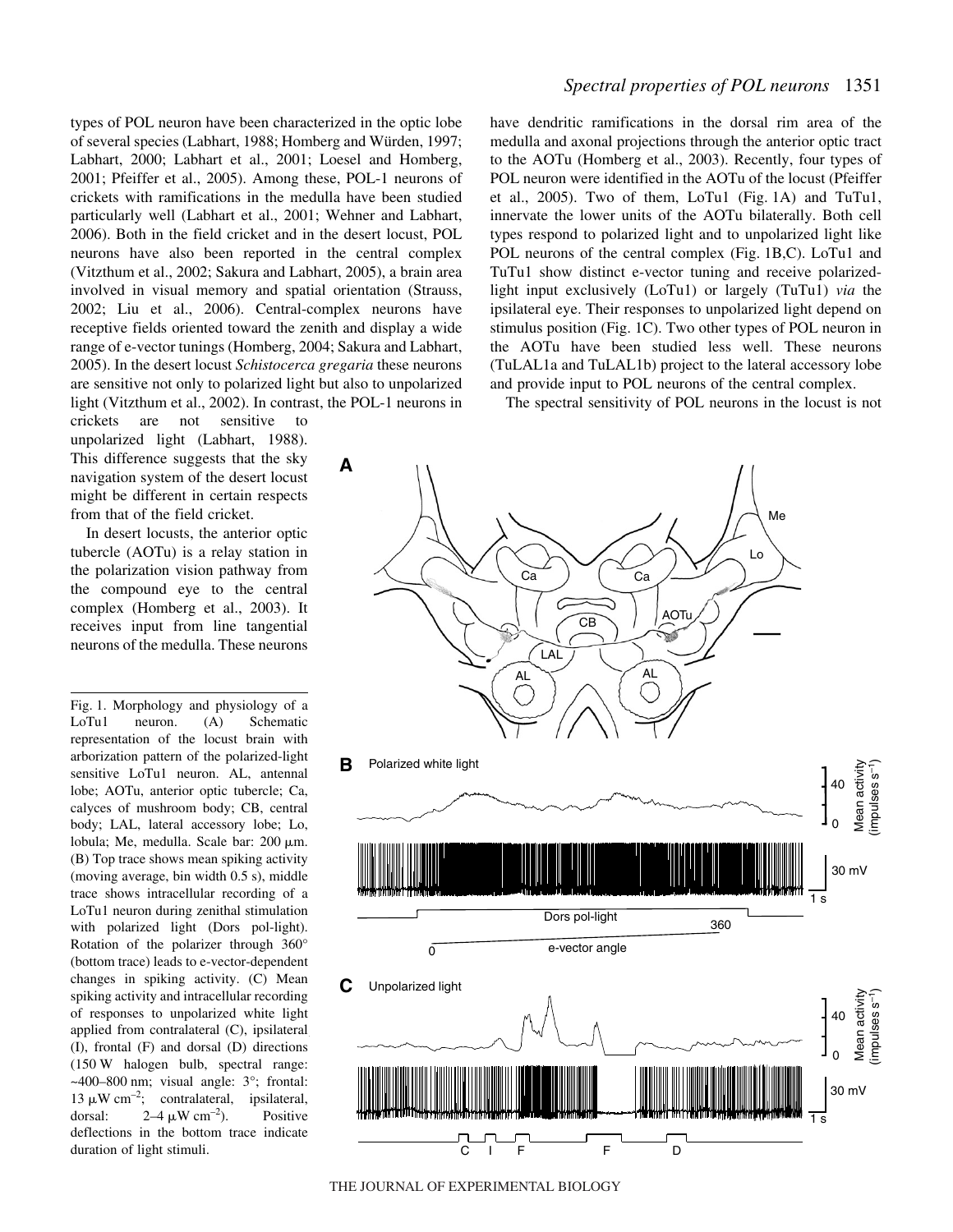# 1352 M. Kinoshita, K. Pfeiffer and U. Homberg

known. In the DRA of *S. gregaria*, there are blue receptors peaking at 450 nm with high sensitivity to polarized light (polarization sensitivity, PS=6.92) and UV receptors peaking at 320 nm with low sensitivity to polarized light  $(PS=2.04)$ (Eggers and Gewecke, 1993). In the rest of compound eye, there are no published data from *S. gregaria*, but three types of spectral receptors were identified in *Locusta migratoria* (Vishnevskaya and Shura-Bura, 1990). These types of photoreceptor are maximally sensitive at 360 nm (UV receptor), 430 nm (blue receptor), and 530 nm (green receptor). Which type of spectral receptor dominates the responses of POL neurons in the desert locust? POL neurons in crickets and desert ants are monochromatic and tuned to the spectral sensitivity of polarized-light sensitive photoreceptors in the DRA (Labhart, 1988; Labhart, 2000). Is this also true for the locust?

In the present study, we focus on the two previously characterized bilateral POL neurons of the AOTu, LoTu1 and TuTu1. We penetrated these neurons and analyzed their spectral responses to polarized light and to unpolarized light by using a set of monochromatic filters. We show that both types of neuron are sensitive to polarized blue light. In response to unpolarized light, the spectral responses depend on stimulus position and show antagonism in the response to UV and green light. These responses might be an adaptation to the spectral gradient in the sky.

### **Materials and methods**

#### *Animals*

We used mature female desert locusts *Schistocerca gregaria* Forskål within 1–3 weeks after imaginal moult. Locusts were reared in crowded colonies at 28°C under a light regime of 12 h:12 h light:dark at the University of Marburg. They were fed with fresh wheat leaves and wheat flakes.

#### *Stimuli*

Polarized and unpolarized monochromatic light were used for stimulation. Both types of light stimuli were provided by passing the light of a 75 W xenon lamp through a set of narrow band interference filters, neutral density filters, and a circular neutral density wedge spanning 5 log units of intensity. The interference filters and a shutter were controlled by a shutter controller (Lambda 10-2, Sutter Instruments, Novato, CA, USA). The neutral density wedge was adjusted by a custombuilt control unit. Both devices were driven by a custom-built program.

Unpolarized monochromatic light was produced by passing light through one of nine interference filters with a spectral range between 330 and 600 nm (330FS10–600FS10; LOT Oriel, Darmstadt, Germany). The maximum intensity of monochromatic light was adjusted to equal photon flux at either  $16.5\times10^{12}$  or  $10.6\times10^{12}$  photons cm<sup>-2</sup> s<sup>-1</sup>. The intensity of the unpolarized monochromatic light was changed within a range of 3 log units with neutral density filters. Calibration of intensities was carried out with a radiometer (P-9201, Gigahertz-Optik, Puchheim, Germany). The duration of monochromatic light stimuli was either  $500 \text{ ms}$  or 1 s, separated by  $1-3$  s of darkness. Light passed through a UVtransmitting quartz light guide attached to a perimeter and was seen by the locust at a distance of 10 cm from the locust's head. The angular extent of the stimuli at the locust's eye was 2°. By moving the light guide along the perimeter, the light stimuli were administered from four directions: from dorsal (zenith), from frontal (elevation about 50°), and from lateral to the right or left eye at an elevation of 30–45°.

Polarized light was produced by inserting a UV transmitting polarizer (HNP'B, Polaroid, Cambridge, MA, USA) between the light guide and the animal. During stimulation, the polarizer was rotated through  $360^{\circ}$  in either direction at 20 or  $21.8^{\circ}$  s<sup>-1</sup>. We stimulated with both 'white' and monochromatic polarized lights (UV,  $330 \text{ nm}$ ; blue,  $450 \text{ nm}$ ; green,  $530 \text{ nm}$ ). The maximum intensity of each polarized monochromatic light stimulus at the surface of the locust's eye was adjusted to either  $9.0\times10^{12}$  or  $10.6\times10^{12}$  photons cm<sup>-2</sup> s<sup>-1</sup>. The intensity of each polarized monochromatic light was changed within a range of 4 log units with neutral density filters.

### *Electrophysiology*

After cropping legs and abdomen, locusts were fixed to a metal holder with a wax-rosin mixture. The head capsule was opened frontally to expose the brain. The metal holder was mounted in the center of a Faraday cage. Sharp glass microelectrodes filled with  $1 \text{ mol } l^{-1}$  KCl (resistance about 50–150 M $\Omega$ ) and 4% Neurobiotin in 1 mol l<sup>-1</sup> KCl (Vector Laboratories, Burlingame, CA, USA) at the tip were inserted in the vicinity of the AOTu. After successful impalement we first stimulated with polarized light. If the cell was polarizationsensitive, we measured the spectral response properties to polarized light and to unpolarized light. Action potentials were amplified with a custom-made amplifier, monitored with an oscilloscope (Hameg HM 205–2; Hameg, Frankfurt/Main, Germany), digitized at 25 kHz with a Digidata 1322A (Molecular Devices, Sunnyvale, CA, USA) and stored on a personal computer using Clampex 9.2 (Molecular Devices). After recording, the neurons were injected with Neurobiotin by administering positive currents of  $1-3$  nA for  $5-60$  s.

### *Data analysis*

The frequency of action potentials in the recordings was evaluated with the threshold detection algorithm of Clampfit 9.2 (Molecular Devices). The mean spike frequency during an interval of 1 s or 500 ms before the onset of the light stimuli was used as background activity. Responses to polarized light were analyzed using a procedure described previously (Pfeiffer et al., 2005). e-vector response plots were obtained by plotting means of spike frequencies during consecutive 10° bins of the rotating polarizer against the bin centers. e-vector angles eliciting maximal ( $\Phi_{\text{max}}$ ) and minimal ( $\Phi_{\text{min}}$ ) spike activity were determined by fitting  $\sin^2$  functions to the data sets using the nonlinear least-squares Levenberg–Marquardt algorithm (Origin 6.0, Microcal, Northhampton, CA, USA). To quantify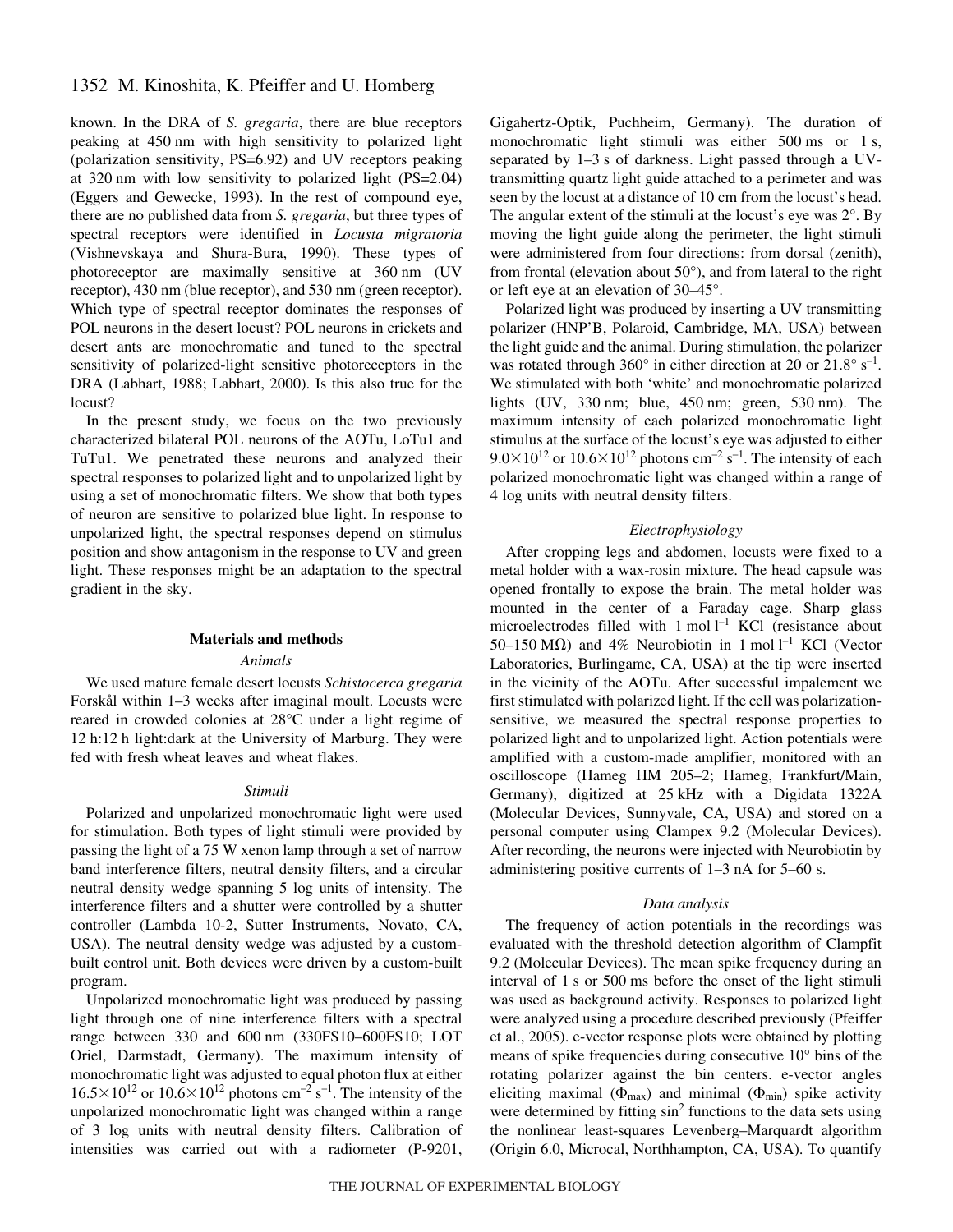the neuronal responses to polarized light stimuli, we calculated the response value *R*, introduced by Labhart (Labhart, 1996). Action potentials were detected by a threshold function and their number was counted in 18 consecutive bins of 20° using a custom-written semiautomatic spike2 script (Cambridge Electronic Design, Cambridge, UK). *R* was then calculated as:

$$
R = \sum_{i=1}^{i=18} |n_i - \overline{n}| \,, \tag{1}
$$

where  $n_i$  is the number of spikes in bin *i* and  $\bar{n}$  the mean number of spikes per bin during the 360° rotation. To compare the responses to three monochromatic polarized lights, spiking activities at  $\Phi_{\text{max}}$  were normalized against the maximum response. In the intensity/response plots, spiking activities at  $\Phi_{\text{max}}$  were, likewise, normalized against the maximum response. Intensity/response curves were obtained by fitting the data with modified Naka–Rushton functions, *rA*/*rA*max=  $I^{n}/(I^{n}+K^{n})$ , and  $rR/rR_{\text{max}}=I^{n}/(I^{n}+K^{n})$ , where *I* is stimulus intensity, *rA* is relative spiking activity, *rR* is relative response, *K* is stimulus intensity eliciting 50%  $rA_{\text{max}}$ , resp.  $rR_{\text{max}}$ , and n is exponent (KaleidaGraph 4.0; HULINKS, Tokyo, Japan). To compare the intensity/response curves for unpolarized and polarized light, differences between spiking activity and background activity were used as data fit to the Naka–Rushton function.

The responses to unpolarized monochromatic light were evaluated by measuring the mean spiking rate during 1 s time intervals before the onset of the stimulus, during the stimulus and after the stimulus, using a semiautomatic script. Two-sided student's *t*-tests were used to determine statistical differences in the responses to different colors.

### *Histology*

After the Neurobiotin injection, the locust was kept at room temperature for at least 20 min to allow for diffusion of the tracer. The brain was dissected out of the head capsule and fixed overnight at 4°C in 4% paraformaldehyde, 0.25% glutaraldehyde, and  $0.25\%$  saturated picric acid in 0.1 mol  $l^{-1}$ phosphate buffer pH 7.4 (PB). Brains were subsequently embedded in gelatin/albumin and fixed overnight in 8% formaldehyde in PB at  $4^{\circ}$ C. Sections of 35  $\mu$ m were cut with a vibrating blade microtome (VT–1000S, Leica, Wetzlar, Germany). They were incubated for at least 18 h at room temperature in streptavidin conjugated to horseradishperoxidase (Amersham Buchler, Brunswick, Germany) at a dilution of 1:200 in phosphate-buffered saline containing 0.5% Triton X-100. Sections were stained with 3,3 diaminobenzidine tetrahydrochloride and nickel ammonium sulfate as described elsewhere (Vitzthum et al., 2002). Finally, the sections were mounted on glass microslides, dehydrated, cleared in xylene, and embedded in Entellan (Merck, Darmstadt, Germany) under glass coverslips. Neurons were reconstructed using a compound microscope with camera lucida attachment. The terms ipsilateral and contralateral refer to the position of the cell body.

#### **Results**

We recorded from 32 polarization-sensitive interneurons with arborizations in the AOTu. Of these, 22 stable recordings were selected for analysis. All recordings could be classified as being from either LoTu1 (14 recordings) or TuTu1 (8 recordings) types of heterolateral interneurons of the AOTu described previously (Pfeiffer et al., 2005). The perikarya of both cell types lie in the inferior lateral protocerebrum.

### *LoTu1*

Recordings from LoTu1 confirmed our previous findings on responses to polarized and unpolarized white light  $(Fig. 1)$ (Pfeiffer et al., 2005). Dorsal polarized light led to tonic excitation that was sinusoidally modulated in strength by the rotating e-vector (Fig. 1B). Unpolarized ipsilateral light led to an increase in spiking activity, while zenithal dorsal stimulation led to tonic inhibition. Strong frontal illumination caused an excitatory response or a phasic excitation followed by strong tonic inhibition (Fig.  $1C$ ).

In the present study we analyzed the responses of LoTu1 to monochromatic light stimuli. Dorsal polarized monochromatic light stimuli (UV, 330 nm; blue, 450 nm; green, 530 nm) at  $9.0\times10^9$  photons cm<sup>-2</sup> s<sup>-1</sup> were tested in seven recordings from LoTu1. The background activity of these neurons was relatively low at  $4.82 \pm 1.09$  impulses s<sup>-1</sup> (mean  $\pm$  s.e.m.). The excitatory response of LoTu1 to polarized blue light was stronger than the response to polarized UV and green light  $(Fig. 2A,B)$ . In four recordings, green light elicited virtually no response (Fig. 2A), but in three other LoTu1 cells, the response to polarized UV light was smaller than the response to polarized green light. The mean spiking activity at  $\Phi_{\text{max}}$  during stimulation with polarized blue light was about two times the activity at  $\Phi_{\text{max}}$  when stimulating with UV light or green light (Fig. 2B). The mean spiking activity at  $\Phi_{\text{max}}$  in response to polarized UV light did not differ significantly from the response to polarized green light. The response strength *R* (for definition of *R*, see Materials and methods) showed the same results (Fig. 2B). Fig. 2C,D shows the intensity/response curves from six LoTu1s (mean background activity, 8.65 $\pm$ 1.82 impulses s<sup>-1</sup>). At the lowest light intensity of  $logI = -4(10.6 \times 10^8 \text{ photons cm}^{-2} \text{ s}^{-1})$  LoTu1 did not show clear responses. The activity at  $\Phi_{\text{max}}$  saturated at intensities between log*I*=–2 and –1.5, the response value *R,* in contrast, only near log*I*=0. In one LoTu1, the response value *R* at maximum intensity was smaller than the response strength at log*I*=–3 and –2.

The responses of LoTu1 to unpolarized monochromatic lights (UV,  $350 \text{ nm}$ ; blue,  $430 \text{ nm}$ ; green,  $530 \text{ nm}$ ) were different depending on eye region and wavelength (Fig. 3). The responses to unpolarized light at the lowest light intensity (log*I*=–3) were quite small. Clear responses to unpolarized light stimuli were observed at intensities above log*I*=–2. LoTu1 was inhibited by blue light from the dorsal and from the contralateral side (Fig. 3A, arrows). At intensities of log*I*=–1 and log*I*=0, LoTu1 was inhibited by both UV and blue light. These inhibitions were followed by post-inhibitory rebound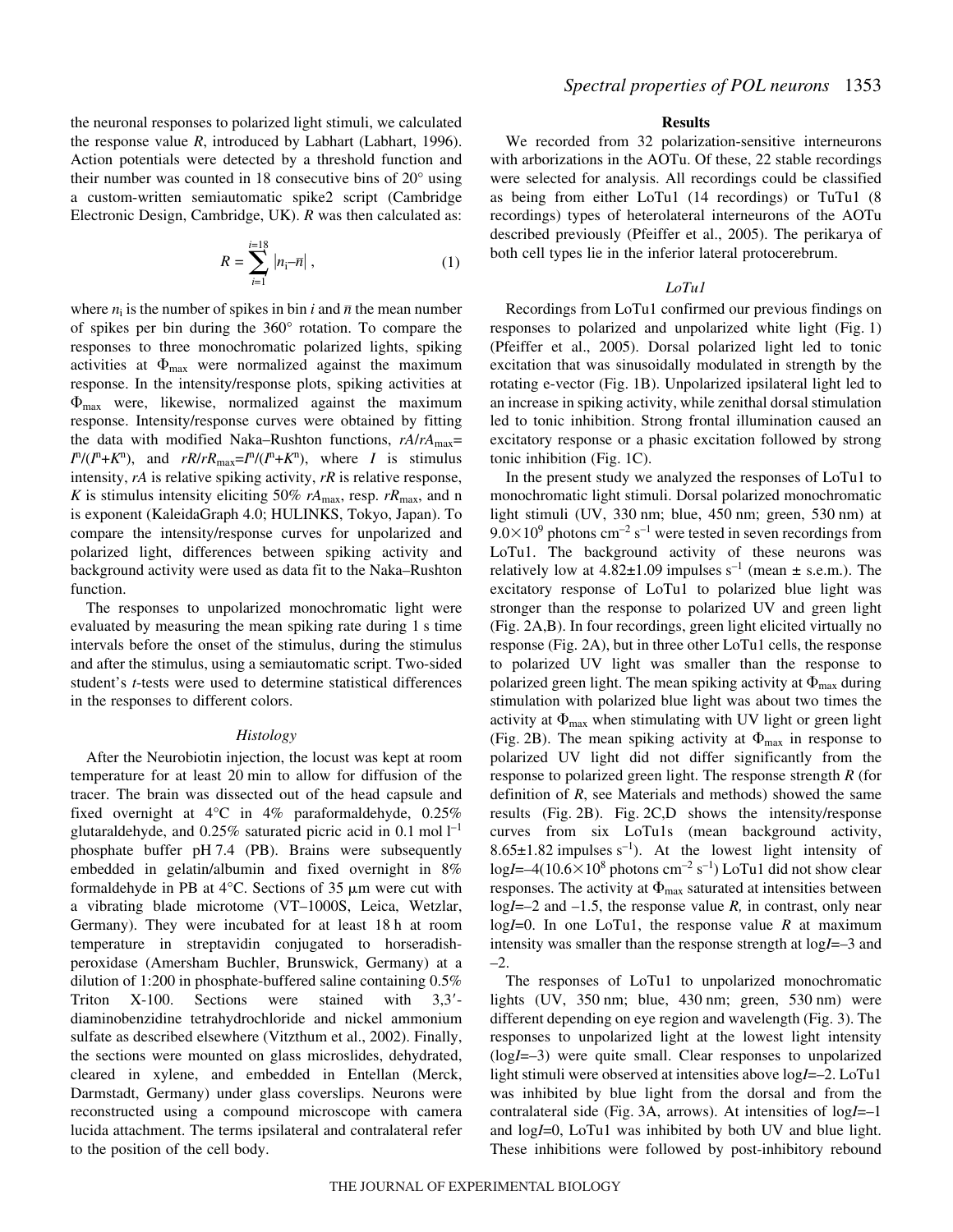

Fig. 2. Responses of LoTu1 to dorsally presented polarized light (Dors pol-light). (A) Intracellular recording traces during stimulation with three polarized monochromatic light stimuli at  $9.0 \times 10^9$  photons cm<sup>-2</sup> s<sup>-1</sup>. Bars below the recording traces indicate the duration of the stimuli and the direction of rotation. (B) Relative spiking activities at  $\Phi_{\text{max}}$  (open bars) and response strength *R* (solid black bars; for definition, see Materials and methods) in response to three polarized monochromatic lights (means  $\pm$  s.e.m.). Relative spiking activity at  $\Phi_{\text{max}}$  and *R* are significantly larger in response to polarized blue light than to UV and green light, \**P*<0.05; \*\**P*<0.01 (*t*-test). (C,D) Intensity/response curves of neural activity at  $\Phi_{\text{max}}$  (C) and *R* (D) in response to polarized blue (450 nm) light (means  $\pm$  s.e.m.). Maximum light intensity (log*I*=0) is 10.6×10<sup>12</sup> photons cm<sup>-2</sup> s<sup>-1</sup>. Solid lines show fits of Naka–Rushton functions with the fitting parameters  $rA_{\text{max}}$ =0.98, *K*=–3.33 log units, n=0.83 (C) and *rR*max=0.99, *K=*–3.28 log units, n*=*0.4 (D). Broken lines indicate background activity (C) and no-stimulus *R* value (D).

excitations after the offset of the stimulus (Fig. 3A, open arrowheads). The strength of these rebound excitations depended on the light intensity of the stimulus (Fig. 3A). The inhibitory responses to dorsal light stimulation were stronger than those to contralateral stimulation. When light stimuli were applied ipsilaterally, LoTu1 was inhibited by UV light (Fig. 3A, arrowhead, Fig. 4B) but was excited by green light (Fig. 3A, double arrowhead, Fig. 4B). At logI=0, however, one of the neurons was excited by ipsilateral UV and green light (Fig. 3A). This reversal in response to UV was possibly caused by masking of UV inhibition by a strong excitatory response to green.

The responses of LoTu1 to unpolarized light were consistent among four to six LoTu1s (Fig. 3B). When stimulated dorsally, all LoTu1s were inhibited by blue light. In response to ipsilateral stimulation, four LoTu1s were excited by green and were inhibited by UV light as shown in Fig. 3A. One of two other recordings from LoTu1s with no background activity showed an excitatory response to green light and no response to UV light. The other LoTu1 showed weak excitatory responses to UV light and green light. When light stimuli were presented from the contralateral side, three LoTu1s were inhibited by blue light, but the mean spiking activity during stimulation was not significantly lower than background activity. During ipsilateral stimulation with a series of nine monochromatic lights, LoTu1 showed clear spectral opponency (Fig. 3C). Stimulations at short wavelengths, from 330 nm to 430 nm, inhibited the neuron, whereas stimulations at long wavelengths, from 500 nm to 550 nm, excited the neuron.

In one LoTu1 neuron, we successfully recorded the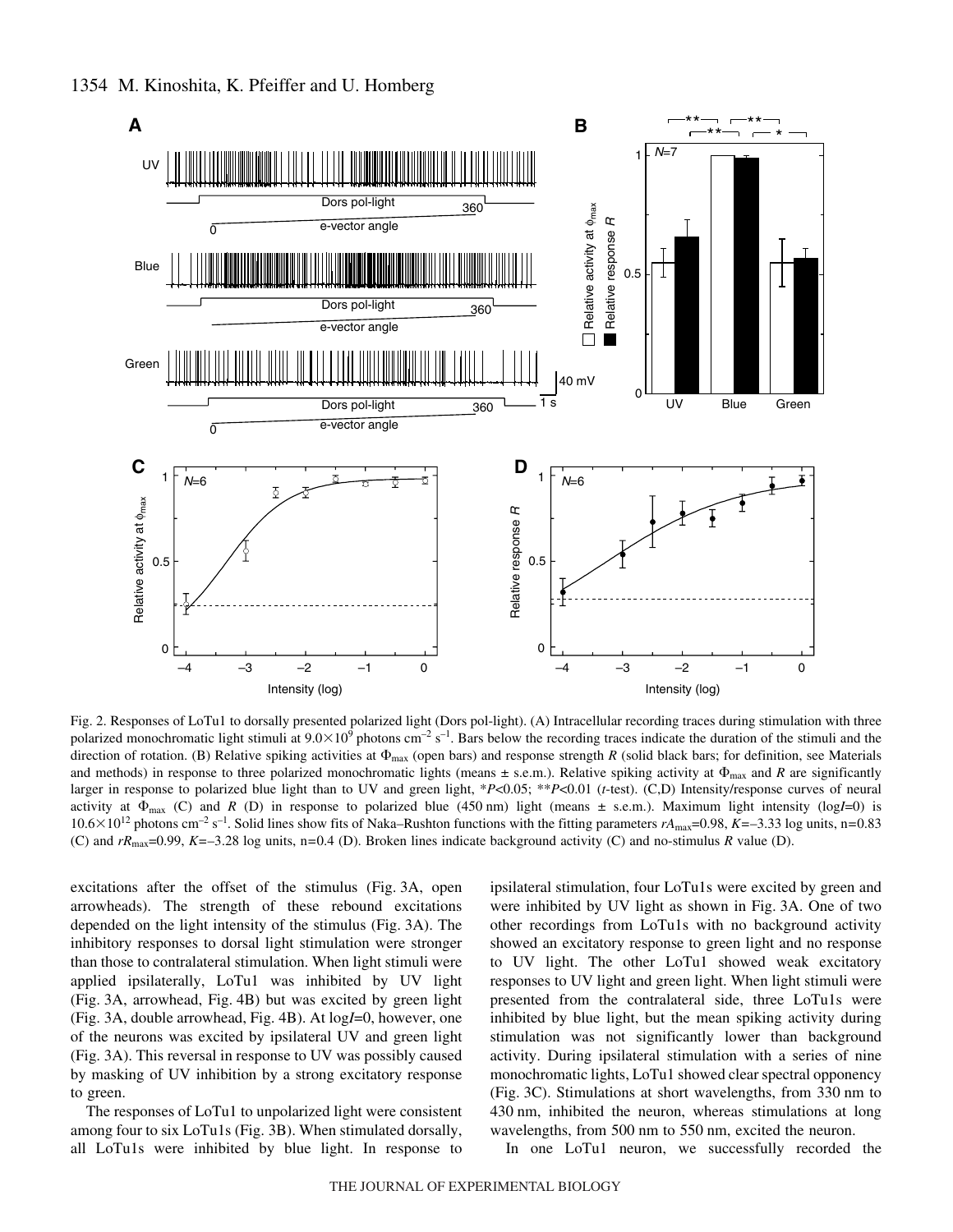# *Spectral properties of POL neurons* 1355

responses to polarized blue light and to unpolarized lights, adjusted to the same intensities (Fig. 4). LoTu1 (background activity 5.23 impulses  $s^{-1}$ ) started to be inhibited by unpolarized dorsal blue light at  $logI=-1.5$  (Fig. 4B, arrow). This inhibitory response increased with increasing light intensity. The post-inhibitory rebound excitation after the stimulus also increased depending on stimulus intensity (Fig. 4B, open arrowhead). The neuron was inhibited by unpolarized ipsilateral UV light (Fig. 4B, arrowhead). In contrast to the blue-light inhibition, this inhibitory response outlasted the stimulus and led to complete inhibition by UV light above a light intensity of log*I*=–1 (Fig. 4B, double open arrowhead*)*. The neuron only gradually recovered to background spiking after more than 3 s following stimulation at highest intensity. The response to ipsilateral green light became apparent at a light intensity of  $logI=-1.5$  (Fig. 4B,



Fig. 3. Responses of LoTu1 to unpolarized monochromatic lights applied from three different directions. (A) Intracellular recording traces of responses to three unpolarized monochromatic lights (UV, 350 nm; B, 430 nm; G, 530 nm) at different intensities. Positive deflections in the traces below the spike trains indicate duration of light stimuli. Maximum intensity of each monochromatic light stimulus (0 log) was  $16.5\times10^{12}$  photons cm<sup>-2</sup> s<sup>-1</sup>. Stimuli were given from the zenith (Dors), ipsilateral (Ipsi, 30–45° elevation) and contralateral (Contra, 30–45° elevation) directions. Blue light from dorsal and contralateral directions leads to inhibition (arrows) followed by rebound excitation after stimulation (open arrowheads). When light stimuli were applied from the ipsilateral direction, the neuron was inhibited by UV light (arrowhead) and excited by green light (double arrowhead). (B) Responses to three unpolarized monochromatic lights at  $16.5\times10^{10}$  photons cm<sup>-2</sup> s<sup>-1</sup>. In each graph, activities to the three monochromatic lights are shown before stimulus onset (Pre, open bars), during stimulation (Stim, black bars), and after stimulation (Post, grey bars). LoTu1 is significantly inhibited by dorsal blue and green light and is excited by ipsilateral green light: \**P*<0.05; \*\**P*<0.01 (*t*-test). (C) Intracellular recording showing the responses to nine unpolarized monochromatic lights from the ipsilateral direction at  $16.5\times10^{10}$  photons cm<sup>-2</sup> s<sup>-1</sup>. Lights at short wavelengths (330–430 nm) inhibit (arrowheads) and green lights (500–550 nm) excite the neuron (double arrowheads).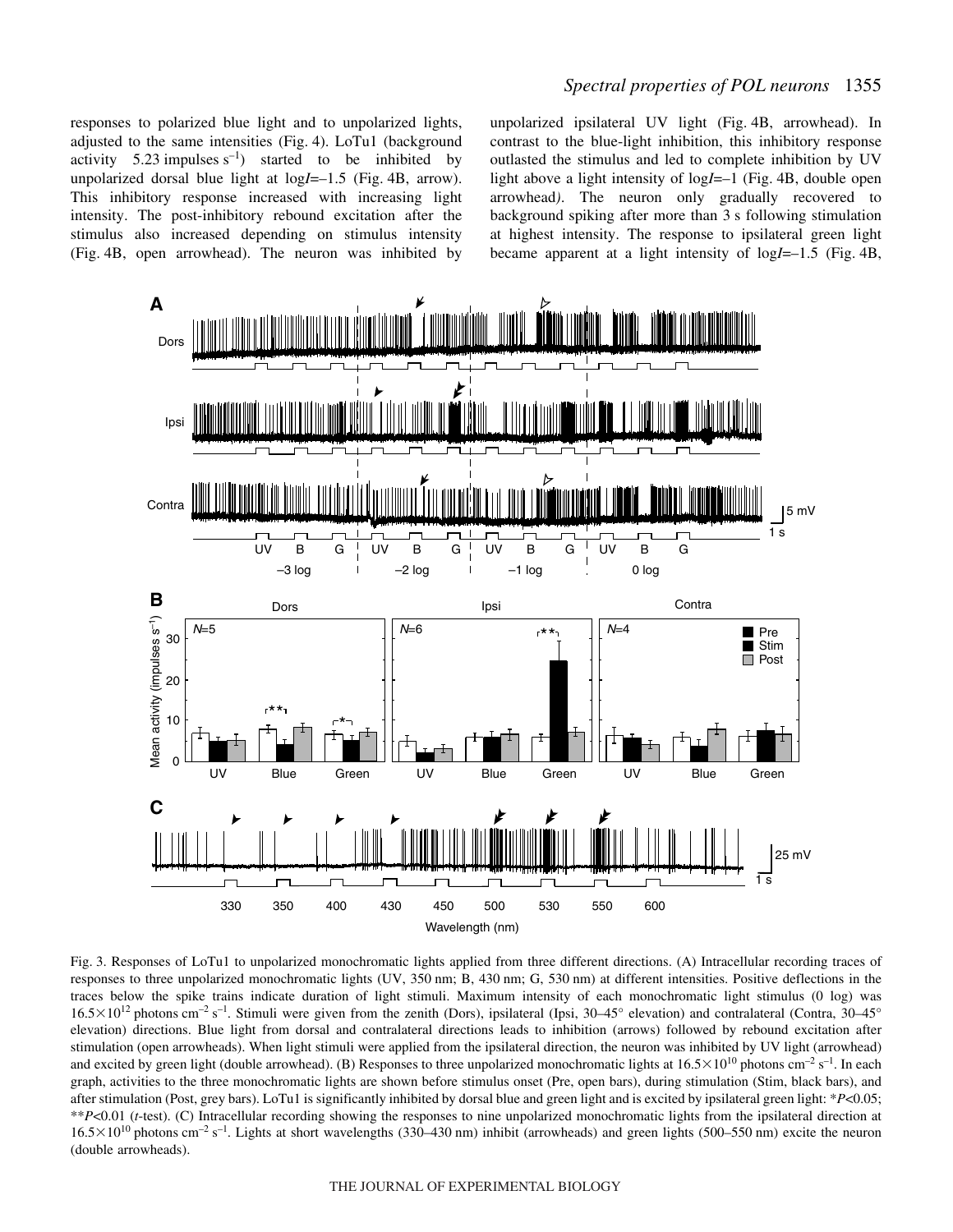# 1356 M. Kinoshita, K. Pfeiffer and U. Homberg

double arrowhead). Comparison of the response/intensity curves for responses to unpolarized lights and to dorsal polarized light (Fig. 4C) shows that sensitivity to polarized light is already present at intensities below log*I*=–3. In contrast, clear responses to unpolarized light only occurred above a light intensity of log*I*=–1. These results show that LoTu1 is about 2.5 log units more sensitive to polarized light than to unpolarized light. The dynamic range of intensity coding for polarized and unpolarized light was very narrow and covered only about 1–1.5 log units.

### *TuTu1*

We recorded the responses to dorsal polarized monochromatic UV, blue and green light stimuli from three TuTu1 neurons. The mean background activity of these neurons was  $21.03\pm6.24$  impulses s<sup>-1</sup>, considerably higher than the activity of LoTu1. TuTu1 neurons showed polarizationopponency in response to the rotating polarizer (see also Pfeiffer et al., 2005). This means that TuTu1 neurons were maximally excited at  $\Phi_{\text{max}}$  and were maximally inhibited at an e-vector orientation orthogonal to  $\Phi_{\text{max}}$  ( $\Phi_{\text{min}}$ ). The opponent response to polarized blue light was stronger than the responses to polarized UV and polarized green light (Fig. 5A,B). In two neurons, the response to polarized UV light was slightly stronger than that to polarized green light (Fig. 5A). The response strength *R* to polarized light was significantly higher at  $450$  nm (blue) than at  $350$  nm (UV) or at  $530$  nm (green) (Fig. 5B). In contrast, the neural activity at  $\Phi_{\text{max}}$  was not significantly different between the responses to the three monochromatic polarized lights. Fig. 5C,D shows the intensity/response curves of three recordings from TuTu1. The neural activity at  $\Phi_{\text{max}}$  and the response amplitude increased with increasing stimulus intensity. TuTu1 did not respond to polarized light at log*I*=–4. At a light intensity of log*I*=–2, both the activity at  $\Phi_{\text{max}}$  and the response saturated.

We recorded the responses to unpolarized monochromatic lights from four TuTu1 neurons, but the responses were not consistent among the recordings. Fig. 6 shows two examples of the responses to unpolarized monochromatic lights applied to different eye regions. In Fig. 6A, TuTu1 showed spectralopponency when light stimuli were applied from the ipsilateral direction. This TuTu1 was excited by UV light (Fig.  $6A$ , double arrowhead) and was inhibited by green light (Fig. 6A, open arrowheads). When contralateral light stimuli were applied, the neuron showed an inhibitory response (Fig. 6A, arrow) with post-rebound excitation (Fig. 6A, open double arrowheads) to blue light. Another TuTu1 was inhibited by blue light at maximum intensity from dorsal and contralateral directions (Fig. 6B, arrows). This neuron was excited by both UV light and blue light coming from the ipsilateral side



Fig. 4. Comparison of sensitivities to polarized light and unpolarized light in LoTu1. (A) Intracellular recording traces during stimulation with dorsal polarized blue (450 nm) light (Dors pol-light) at three intensities. (B) Intracellular recording of responses to unpolarized monochromatic light stimuli with increasing intensity. Inhibition to dorsal blue light becomes obvious at log*I*=–1.5 (arrow); it is followed by rebound excitation (open arrowhead). Ipsilateral UV light at log*I*=–2 inhibits the neuron (arrowhead). At log*I*=–1, the neuron is completely inhibited including the inter-stimulus intervals (double open arrowhead). Ipsilateral green light leads to excitation beginning at log*I*=–2 (double arrowhead). Maximum light intensity for all stimuli (log*I*=0) was  $10.6\times10^{12}$  photons cm<sup>-2</sup> s<sup>-1</sup>. (C) Intensity/response curves for dorsal polarized blue (450 nm) light at  $\Phi_{\text{max}}$  (Dors-pol B), dorsal unpolarized blue light (Dors-B), and unpolarized ipsilateral green light (Ipsi-G). The inhibitory responses to Dors-B are shown as normalized values of activity during stimulation minus activity before stimulation for better comparison. Solid lines are fits of Naka–Rushton functions with the fitting parameters  $rA_{\text{max}}=0.94$ ,  $K=-3.25$  log units, n=1.54 (Dors-pol B),  $rA_{\text{max}}=1.03$ ,  $K=-0.81$  log units, n=2.27 (Dors B), and *rA*max=1.63, *K=*–0.23 log units, n*=*0.88 (Ipsi G). Broken line indicates background activity.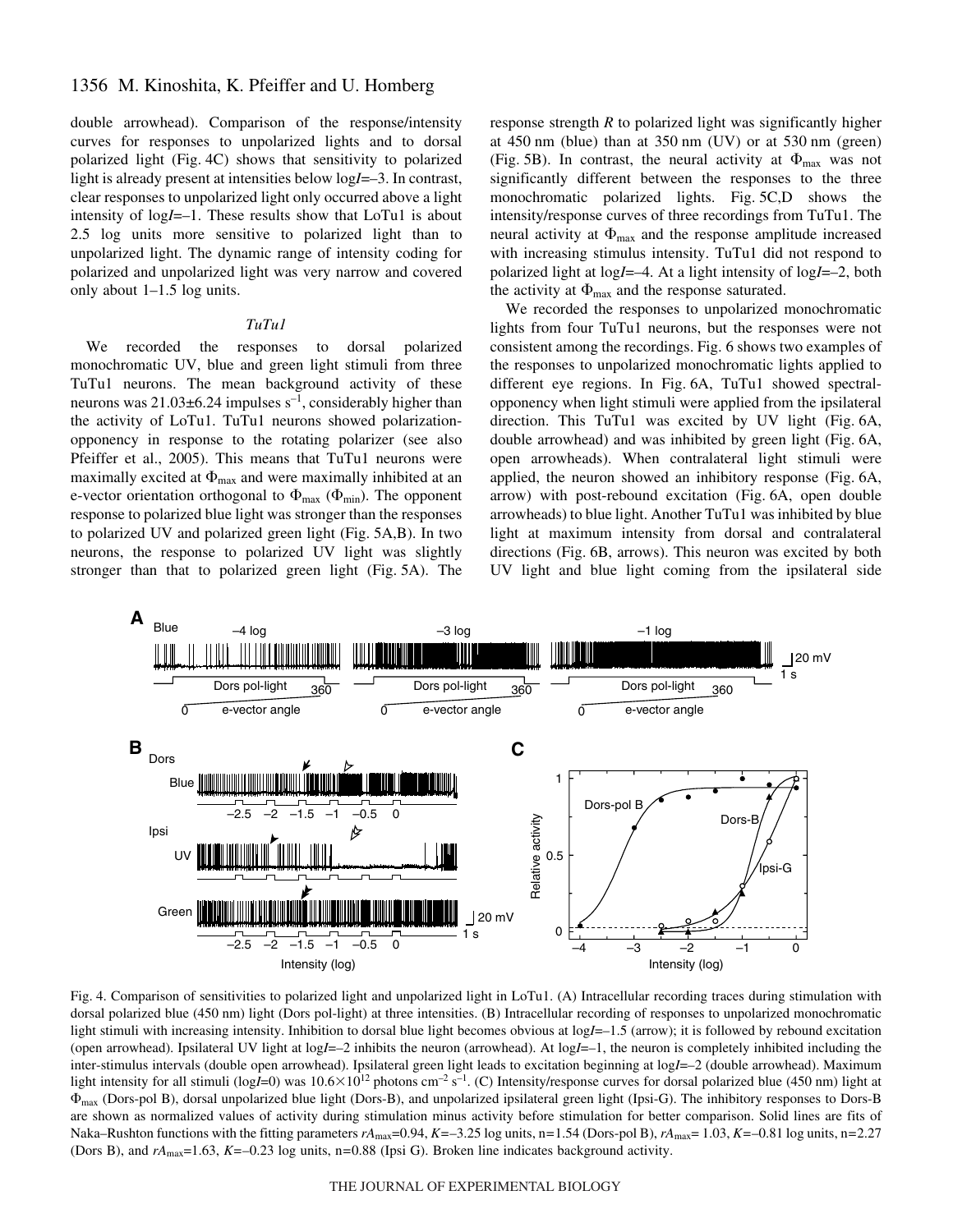

Fig. 5. Responses of TuTu1 to dorsal polarized light. (A) Intracellular recording traces of a TuTu1 during stimulation with three polarized monochromatic lights at  $9.0 \times 10^9$  photons cm<sup>-2</sup> s<sup>-1</sup>. (B) Relative spiking activities at  $\Phi_{\text{max}}$  (open bars) and response strength *R* (solid black bars) in response to three polarized monochromatic lights (means ± s.e.m.), \**P*<0.05; \*\**P*<0.01 (*t*-test). (C,D) Intensity/response curves of neural activity at  $\Phi_{\text{max}}$  (C) and response value *R* (D) in response to dorsally presented polarized blue (450 nm) light. Symbol shapes represent different recordings. Maximum intensity (logI=0) is  $10.6 \times 10^{12}$  photons cm<sup>-2</sup> s<sup>-1</sup>. Solid lines show fits of Naka–Rushton functions with the fitting parameters *rA*max=0.96, *K=*–4.26 log units, n=0.58 (C) and *rR*max=0.90, *K=*–3.19 log units, n*=*0.66 (D). Broken line in C indicates background activity.

(Fig. 6B, arrowheads), but showed no clear response to green light. The third TuTu1 (not shown) was excited by UV light presented dorsally and ipsilaterally, but did not respond to blue light and green light from any directions. The last TuTu1 showed very weak responses that were similar in their properties to those of the neuron of Fig. 6A.

### **Discussion**

We have analyzed the spectral and polarization properties of two identified polarization-sensitive neurons, LoTu1 and TuTu1, in the brain of the desert locust. For unbiased signalling of e-vector orientations, polarization-sensitive interneurons in other species, such as the cricket, were shown to receive exclusive input from homochromatic photoreceptors (Labhart, 1988). In contrast, both LoTu1 and TuTu1 neurons of the locust receive input from homochromatic blue polarized-light sensitive photoreceptors (Figs  $2, 5, 7$ ), as well as from polarization insensitive UV and green receptors (Figs 3, 4, 6, 7). Firm conclusions on the biological significance of these wavelength-specific responses await further studies. An attractive hypothesis, however, is that through chromatic contrast signalling spectral gradients in the sky might contribute to sky compass coding in these two neurons.

### *Spectral sensitivity of responses to polarized light*

In the DRA of the desert locust, UV receptors with low polarization sensitivity and blue receptors with high polarization sensitivity have been detected (Eggers and Gewecke, 1993). LoTu1 and TuTu1 were most sensitive to dorsally presented polarized blue light and showed much lower sensitivity to polarized UV and green light (Fig. 2A,B, Fig. 5A,B). This result is consistent with the fact that only blue receptors in the locust DRA showed high polarization sensitivity (Eggers and Gewecke, 1993) and indicates that the polarized-light sensitivity of LoTu1 and TuTu1 neurons is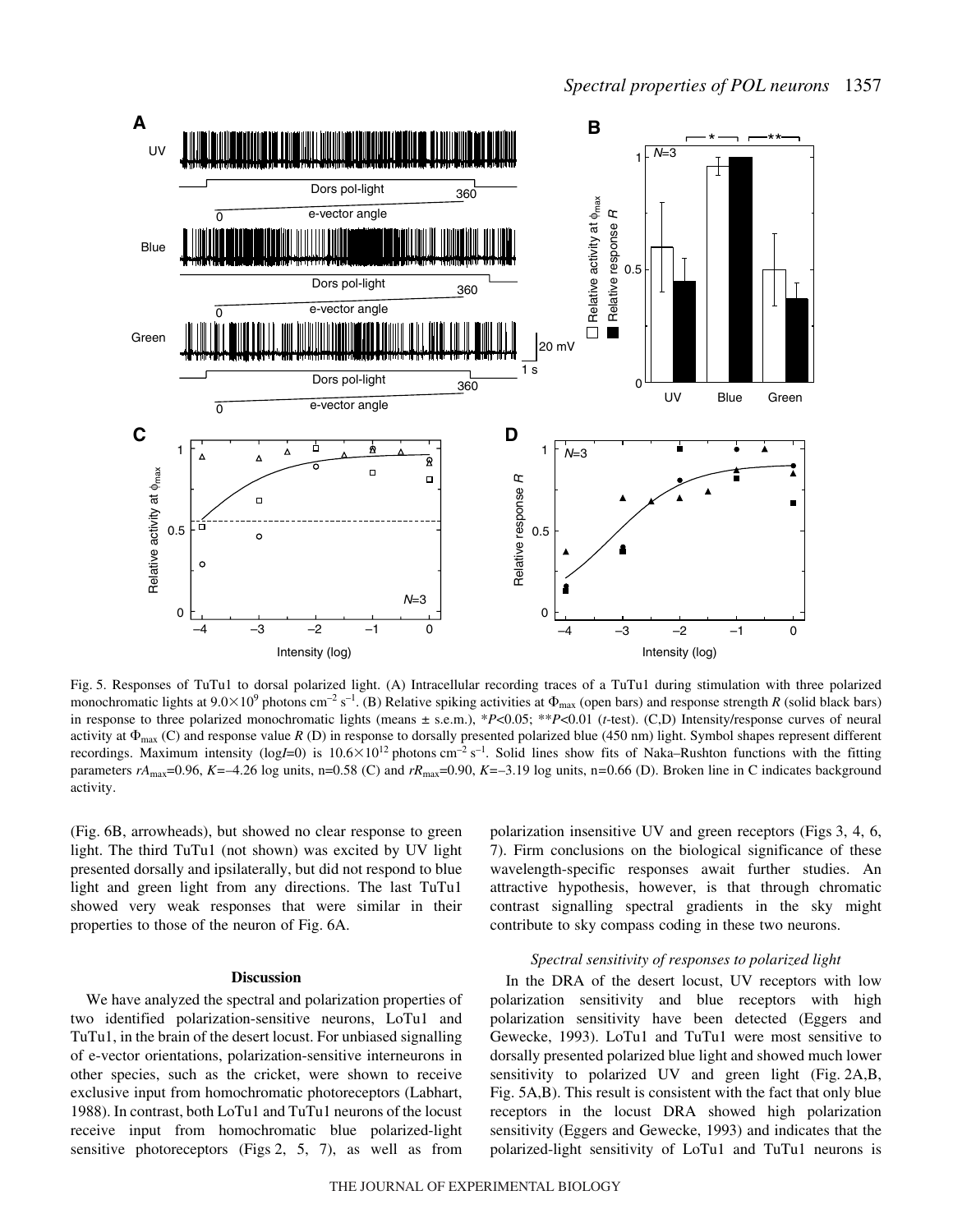

Fig. 6. Intracellular recording traces of responses to three unpolarized monochromatic light stimuli in TuTu1 neurons. (A) TuTu1 is excited by UV light (double arrowhead) and is inhibited by green light (open arrowhead) when stimuli are applied from the ipsilateral direction (Ipsi). The neuron shows inhibitory responses (arrows) with rebound excitation (double open arrowheads) to UV and blue light applied from the contralateral direction (Contra). (B) In another recording TuTu1 is inhibited by dorsal (Dors) and contralateral blue light (arrows). Ipsilateral UV and blue light lead to excitations (arrowheads). Positive deflections in the bottom trace indicate duration of light stimuli. Maximum intensity (0 log) is  $16.5\times10^{12}$  photons cm<sup>-2</sup> s<sup>-1</sup>.

based on blue receptors in the DRA. The polarization vision system of crickets, likewise, depends on blue photoreceptors, demonstrated behaviorally, in photoreceptor recordings, and in intracellular recordings from POL interneurons (Labhart, 1988) (reviewed by Labhart and Petzold, 1993). In contrast, polarization vision in hymenopteran species (honeybee, desert ant) relies on UV light (reviewed by Wehner and Labhart, 2006).

The absolute sensitivity for polarized light is similar in LoTu1 and TuTu1. The response threshold for polarized light was at a light intensity of log*I*=–3.5 to –3, and saturation of the response at  $\Phi_{\text{max}}$  was reached at an intensity of logI=–2 (Fig. 2C, Fig. 5C). This means that  $1-1.5$  log units above threshold, the responses of both POL neurons at  $\Phi_{\text{max}}$  are intensity independent. While the response strength *R* of TuTu1 showed a similar intensity dependence (Fig. 5D), the *R* value of LoTu1 increased over 3–4 log units of light intensity and only reached saturation around  $logI=0$  (Fig. 2D). A likely reason for this may be the increasing contribution of a polarization-insensitive inhibition of LoTu1 by dorsal blue light above log*I*=–2, as shown in Fig. 4C. The cricket POL-1 neuron, in contrast, shows maximum response within 1 log unit of light intensity (Labhart, 1988; Labhart et al., 2001). Above a light level of about  $3\times10^8$  photons cm<sup>-2</sup> s<sup>-1</sup> of blue light (443 nm), its e-vector response becomes intensity independent by receiving antagonistic input from photoreceptors with mutually orthogonal microvilli orientation. The POL-1 neuron is, therefore, at least 2 log units more sensitive to polarized light than the two locust neurons studied here.

### *Spectral sensitivity of responses to unpolarized light*

The spectral responses of the bilateral POL neurons to unpolarized light are surprisingly complex. All three types of spectral receptors in the compound eye contribute to the unpolarized light response. The spectral responses are different at different stimulus positions, indicating that the set of spectral inputs contributing to the unpolarized light responses differ considerably depending on the eye region (Fig. 7).

LoTu1 and one subtype of TuTu1 receive inhibitory input from blue receptors in dorsal eye regions (Fig. 3, Fig. 6). The sensitivity to dorsally presented blue light may code for brightness of the blue sky. At very high light intensities, the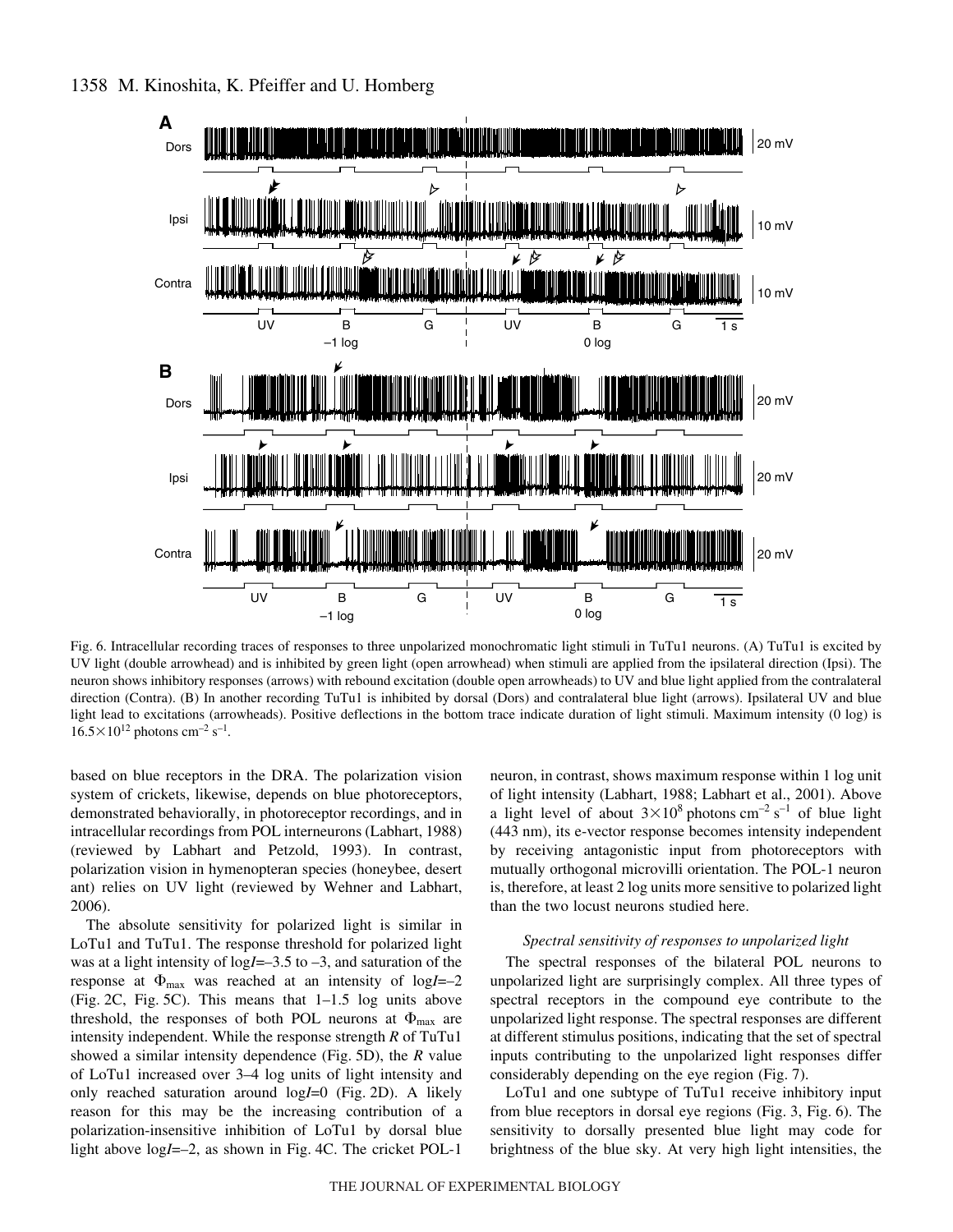inhibition in LoTu1 by blue light can strongly suppress the responses to polarized light and may even become apparent when using polarized light as the stimulus.

In addition, the spectral response to unpolarized light shows opponency in the response to UV light and green light in both bilateral POL neurons when light was presented from the ipsilateral side  $(Fig. 3, Fig. 6)$ . Spectral opponency is a widespread phenomenon in color vision and has been demonstrated in neurons of the optic lobe of the honeybee (Kien and Menzel, 1977) and migratory locust (Osorio, 1986). Sustaining responses and narrow receptive fields of some green-UV color opponent neurons of the locust medulla suggested that they might play a role in maintaining flight posture relative to the horizon (Osorio, 1986). Likewise, the spectral opponency in LoTu1 and TuTu1 may not contribute to true color vision, but may rather serve to evaluate the spectral gradient in the sky. At positions near the sun, the chromatic contrast between long (green) and short (UV) wavelength light is high, but becomes smaller with increasing angular distance to the sun in the anti-solar hemisphere (Rossel and Wehner, 1984; Coemans et al., 1994). To process all spectral information in the sky, an animal may code the intensity of blue light as a reference and, at the same time, the difference of intensities between green light and UV light. To further substantiate the hypothesis that LoTu1 and TuTu1 neurons integrate polarization and chromatic contrast of the sky, it will be necessary, however, to examine the azimuthal dependence and receptive fields of the chromatic responses in more detail and to test the combined effects of polarized and chromatic stimuli on the responses of the neurons.

#### *Pathway of visual inputs to LoTu1 and TuTu1*

Which neurons provide input to the bilateral POL neurons? Previous anatomical studies have shown that medulla line tangential neurons are the most promising candidates to provide visual input from the ipsilateral eye (Homberg et al., 2003). These neurons have small diameter processes along the

Fig. 7. Summary diagram of response properties of LoTu1 and TuTu1. (A) LoTu1 neurons are excited by ipsilateral unpolarized green light at elevations between 30 and 45° (Green +). Unpolarized UV light from the same range of directions leads to inhibition (UV –). The neurons are also inhibited by dorsal unpolarized blue light (Blue –). Dorsal polarized blue light activates LoTu1 neurons (Pol Blue +); the strength of activation is dependent on the evector orientation. (B) TuTu1 neurons are excited by ipsilateral unpolarized UV light at elevations between 30 and  $45^{\circ}$  (UV +). Unpolarized green light from the same directions leads to inhibition (Green –, observed in half of the recordings).

# *Spectral properties of POL neurons* 1359

dorso-ventral axis of the medulla – in addition to ramifications in the dorsal rim area of the medulla – and send direct processes to the lower unit of the AOTu. This morphology is ideally suited to integrate inputs from the DRA and the main retina of the compound eye. In both LoTu1 and TuTu1, ramifications in the ipsilateral AOTu are of smooth appearance and, therefore, most likely dendritic, while arborizations in the contralateral AOTu have a beaded or varicose appearance and are, therefore, most likely axonal (Pfeiffer et al., 2005). These morphologies suggest that the bilateral POL neurons receive information only from the ipsilateral eye. In fact, LoTu1 receives polarized-light input only through the ipsilateral eye, while polarization sensitivity in TuTu1 is dominated by ipsilateral eye input (Pfeiffer et al., 2005). In addition, our present study suggests that TuTu1 at least responds to unpolarized light perceived by both eyes. The information from the contralateral eye may in part originate from the counterpart LoTu1 and TuTu1 neurons of the other brain hemisphere. In addition, medulla line tangential neurons without ramifications in the DRA also project to the lower unit of AOTu (U.H., unpublished observation). These neurons may provide selectively unpolarized light inputs to the bilateral POL neurons in the AOTu.

## *Integration of unpolarized and polarized light signals in orientation*

The bilateral POL neurons may be suited to integrate information on the celestial polarization pattern and on the spectral gradient in the sky. Polarized light information at the zenith is used for coding the orientation of the body axis relative to the solar meridian. However, sky polarization alone is not sufficient to signal solar azimuth unambiguously, since e-vector orientations alone do not allow the animal to discriminate whether the sun occurs at an azimuth  $\varphi$  or at an azimuth  $\varphi$ +180°. POL neurons in the locust, as reported here, might resolve this problem by coding not only the e-vector angle of polarized light but also the spectral gradient in the sky.



Contralateral blue light at elevations between 30 and 45 $^{\circ}$  (Blue  $-$ ) inhibits TuTu1 neurons. Dorsal polarized blue light leads to sinusoidal modulation of the neuronal activity with excitatory and inhibitory components depending on the e-vector orientation (Pol Blue  $\pm$ ).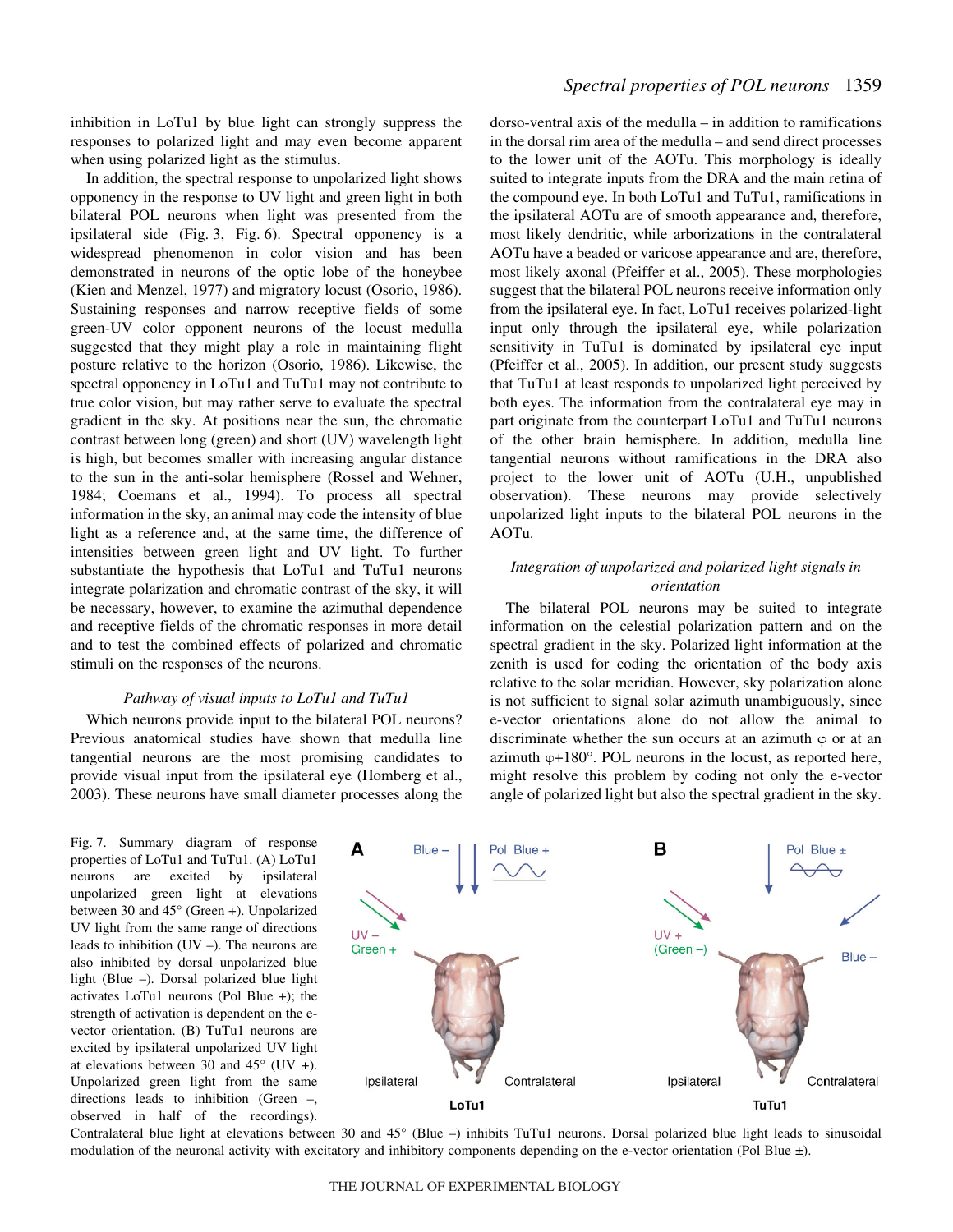# 1360 M. Kinoshita, K. Pfeiffer and U. Homberg

Locusts may, in addition, use intensity gradients in the sky for orientation, but whether and how intensity information is actually integrated in the compass orientation system remains to be seen. Behavioral experiments in homing bees have shown that intensity gradients do not provide substantial information for navigation (Rossel and Wehner, 1984).

The absolute sensitivity to polarized light is about 2 log units higher than the sensitivity to unpolarized light, as shown for LoTu1 (Fig. 4C). This suggests that, depending on light intensities, polarization input or unpolarized light input may dominate the responses of the neurons. At low light intensities, before dawn and after sunset or under a partly cloudy sky, the polarization vision system may be more important for orientation behavior. However, when the sky is clear and the sun is directly visible, sky chromatic contrast may prevail and provide the relevant information for orientation.

This study is the first to address the possibility that both evector angle of polarized light and the spectral gradient in the sky are encoded in the same neural system underlying compass orientation in an insect. Our results support behavioral data indicating that celestial compass orientation in bees and desert ants relies on both the celestial polarized-light pattern and the spectral gradient in the sky (Wehner, 1989). Observations in bees, ants, and pigeons suggest that these animals evaluate the intensity of long wavelength light with respect to the relatively isotropic UV background for sun compass navigation (Rossel and Wehner, 1984; Coemans et al., 1994; Wehner, 2003). Our findings of spectral opponency in the responses to unpolarized light fit these behavioral observations well and may be a first step in understanding how the integration of different celestial cues used for spatial orientation is organized in the brain.

### **List of symbols and abbreviations**

| A                                         | spiking activity                                                    |
|-------------------------------------------|---------------------------------------------------------------------|
| AOTu                                      | anterior optic tubercle                                             |
| <b>DRA</b>                                | dorsal rim area of the compound eye                                 |
| Ι                                         | stimulus intensity                                                  |
| K                                         | intensity eliciting 50% $rA_{\text{max}}$ , resp. $rR_{\text{max}}$ |
| LoTu1                                     | lobula-tubercle neuron 1                                            |
| n                                         | exponent                                                            |
| <b>PB</b>                                 | phosphate buffer                                                    |
| POL                                       | polarized-light sensitive                                           |
| <b>PS</b>                                 | polarization sensivity                                              |
| R                                         | response value                                                      |
| rA                                        | relative spiking activity                                           |
| rR                                        | relative response                                                   |
| TuTu1                                     | tubercle-tubercle neuron 1                                          |
| UV                                        | ultraviolet                                                         |
| $\Phi_{\text{max}}$ , $\Phi_{\text{min}}$ | e-vector angle eliciting maximal/minimal<br>spiking activity        |

We thank K. H. Herklotz for assistance with insect rearing, and Dr P. Galland for access to his radiometer. This work was supported by DFG grant HO 950/16-1 to U. Homberg and a fellowship by the Canon Foundation in Europe to M. Kinoshita.

#### **References**

- **Blum, M. and Labhart, T.** (2000). Photoreceptor visual fields, ommatidial array, and receptor axon projections in the polarisation-sensitive dorsal rim area of the cricket compound eye. *J. Comp. Physiol. A* **186**, 119-128.
- **Coemans, M. A. J. M., Vos Hzn, J. J. and Nuboer, J. F. W.** (1994). The relation between celestial colour gradients and the position of the sun, with regard to the sun compass. *Vision Res.* **34**, 1461-1470.
- **Dacke, M., Nordström, P., Scholtz, C. H. and Warrant, E. J.** (2002). A specialized dorsal rim area for polarized light detection in the compound eye of the scarab beetle *Pachysoma striatum*. *J. Comp. Physiol. A* **188**, 211- 216.
- **Dacke, M., Nordström, P. and Scholtz, C.** (2003a). Twilight orientation to polarised light in the crepuscular dung beetle *Scarabaeus zambesianus*. *J. Exp. Biol.* **206**, 1535-1543.
- **Dacke, M., Nilsson, D. E., Scholtz, C. H., Byrne, M. and Warrant, E. J.** (2003b). Animal behaviour: insect orientation to polarized moonlight. *Nature* **424**, 33.
- **Eggers, A. and Gewecke, M.** (1993). The dorsal rim area of the compound eye and polarization vision in the desert locust (*Schistocerca gregaria*). In *Sensory Systems of Arthropods* (ed. K. Wiese, F. G. Gribakin, A. V. Popov and G. Renninger), pp. 101-109. Basel: Birkhäuser.
- **Homberg, U.** (2004). In search of the sky compass in the insect brain. *Naturwissenschaften* **91**, 199-208.
- **Homberg, U. and Paech, A.** (2002). Ultrastructure and orientation of ommatidia in the dorsal rim area of the locust compound eye. *Arthropod Struct. Dev.* **30**, 271-280.
- **Homberg, U. and Würden, S.** (1997). Movement-sensitive, polarizationsensitive, and light-sensitive neurons of the medulla and accessory medulla of the locust, *Schistocerca gregaria*. *J. Comp. Neurol.* **386**, 329-346.
- **Homberg, U., Hofer, S., Pfeiffer, K. and Gebhardt, S.** (2003). Organization and neural connections of the anterior optic tubercle in the brain of the locust, *Schistocerca gregaria*. *J. Comp. Neurol.* **462**, 415-430.
- **Kien, J. and Menzel, R.** (1977). Chromatic properties of interneurons in the optic lobes of the bee. II. Narrow band and colour opponent neurons. *J. Comp. Physiol.* **113**, 35-53.
- Labhart, T. (1988). Polarization-opponent interneurons in the insect visual system. *Nature* **331**, 435-437.
- **Labhart, T.** (1996). How polarization-sensitive interneurones of crickets perform at low degrees of polarization. *J. Exp. Biol.* **199**, 1467-1475.
- **Labhart, T.** (2000). Polarization-sensitive interneurons in the optic lobe of the desert ant *Cataglyphis bicolor*. *Naturwissenschaften* **87**, 133-136.
- **Labhart, T. and Meyer, E. P.** (1999). Detectors for polarized skylight in insects: a survey of ommatidial specializations in the dorsal rim area of the compound eye. *Microsc. Res. Tech.* **47**, 368-379.
- **Labhart, T. and Petzold, J.** (1993). Processing of polarized light information in the visual system of crickets. In *Sensory Systems of Arthropods* (ed. K. Wiese, F. G. Gribakin, A. V. Popov and G. Renninger), pp. 158-169. Basel: **Birkhäuser**
- **Labhart, T., Petzold, J. and Helbling, H.** (2001). Spatial integration in polarization-sensitive interneurones of crickets: a survey of evidence, mechanisms and benefits. *J. Exp. Biol.* **204**, 2423-2430.
- **Liu, G., Seiler, H., Wen, A., Zars, T., Ito, K., Wolf, R., Heisenberg, M. and Liu, L.** (2006). Distinct memory traces for two visual features in the *Drosophila* brain. *Nature* **439**, 551-556.
- **Loesel, R. and Homberg, U.** (2001). Anatomy and physiology of neurons with processes in the accessory medulla of the cockroach *Leucophaea maderae*. *J. Comp. Neurol.* **439**, 193-207.
- **Lohmann, K. and Lohmann, C.** (1996). Orientation and open-sea navigation in sea turtles. *J. Exp. Biol.* **199**, 73-81.
- **Mouritsen, H. and Ritz, T.** (2005). Magnetoreception and its use in bird navigation. *Curr. Opin. Neurobiol.* **15**, 406-414.
- **Osorio, D.** (1986). Ultraviolet sensitivity and spectral opponency in the locust. *J. Exp. Biol.* **122**, 193-208.
- **Pfeiffer, K., Kinoshita, M. and Homberg, U.** (2005). Polarization-sensitive and light-sensitive neurons in two parallel pathways passing through the anterior optic tubercle in the locust brain. *J. Neurophysiol.* **94**, 3903-3915.
- **Rossel, S. and Wehner, R.** (1984). Celestial orientation in bees: the use of spectral cues. *J. Comp. Physiol. A* **155**, 605-613.
- **Rossel, S. and Wehner, R.** (1986). Polarization vision in bees. *Nature* **323**, 128-131.
- **Sakura, M. and Labhart, T.** (2005). Polarization-sensitive neurons in the central complex of the cricket, *Gryllus bimaculatus*. *Neuroforum* **2005**, Suppl. 154B.
- **Sauman, I., Briscoe, A. D., Zhu, H., Shi, D., Froy, O., Stalleicken, J., Yuan,**